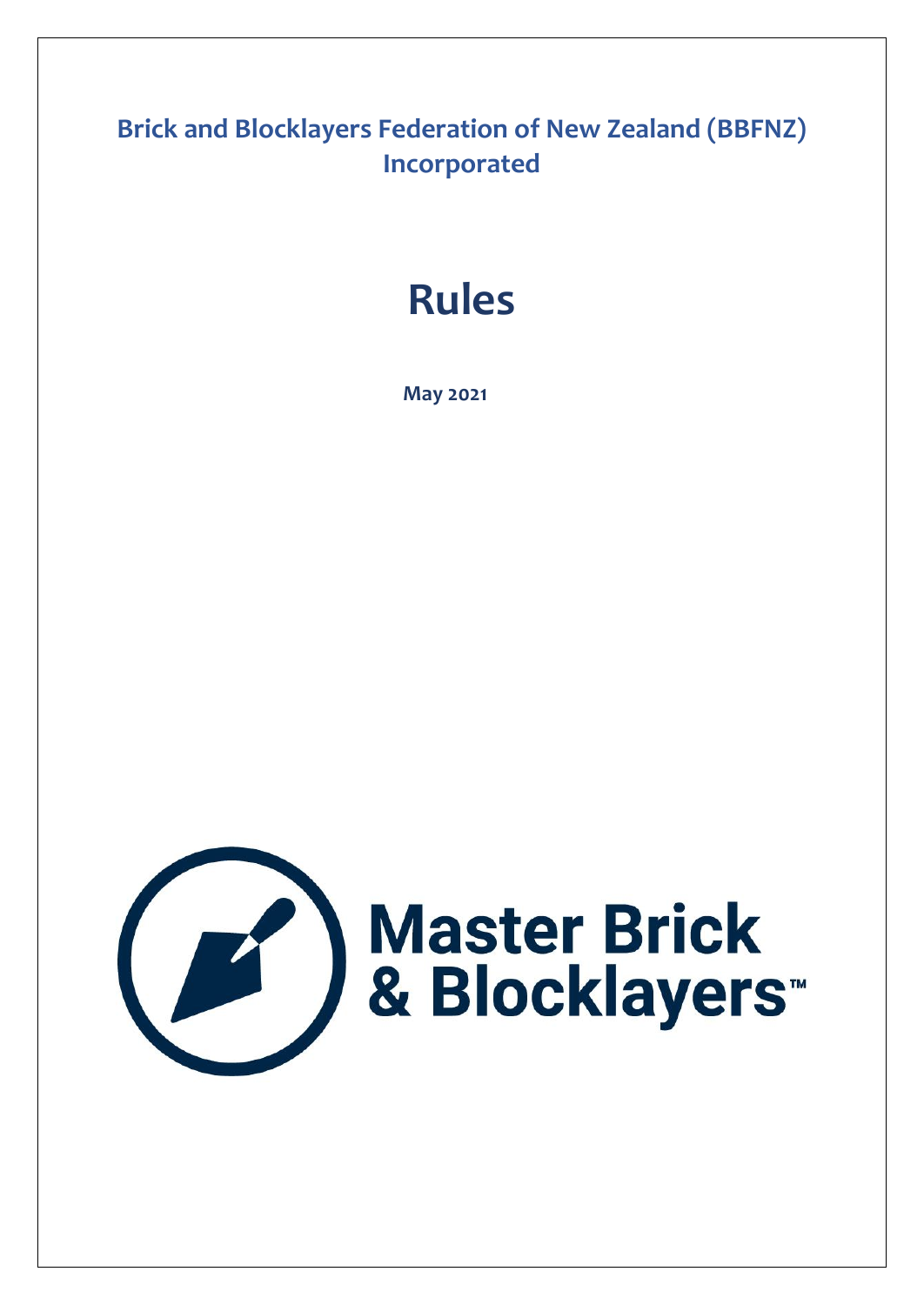# 1. NAME

The name of the Federation shall be BRICK AND BLOCKLAYERS FEDERATION OF NEW ZEALAND Incorporated

| The objects for which this Incorporated Society is established are as follows:  4 |  |
|-----------------------------------------------------------------------------------|--|
|                                                                                   |  |
|                                                                                   |  |
|                                                                                   |  |
|                                                                                   |  |
|                                                                                   |  |
|                                                                                   |  |
|                                                                                   |  |
|                                                                                   |  |
|                                                                                   |  |
|                                                                                   |  |
|                                                                                   |  |
|                                                                                   |  |
|                                                                                   |  |
|                                                                                   |  |
|                                                                                   |  |
|                                                                                   |  |
|                                                                                   |  |
|                                                                                   |  |
|                                                                                   |  |
|                                                                                   |  |
|                                                                                   |  |
|                                                                                   |  |
|                                                                                   |  |
|                                                                                   |  |
|                                                                                   |  |
|                                                                                   |  |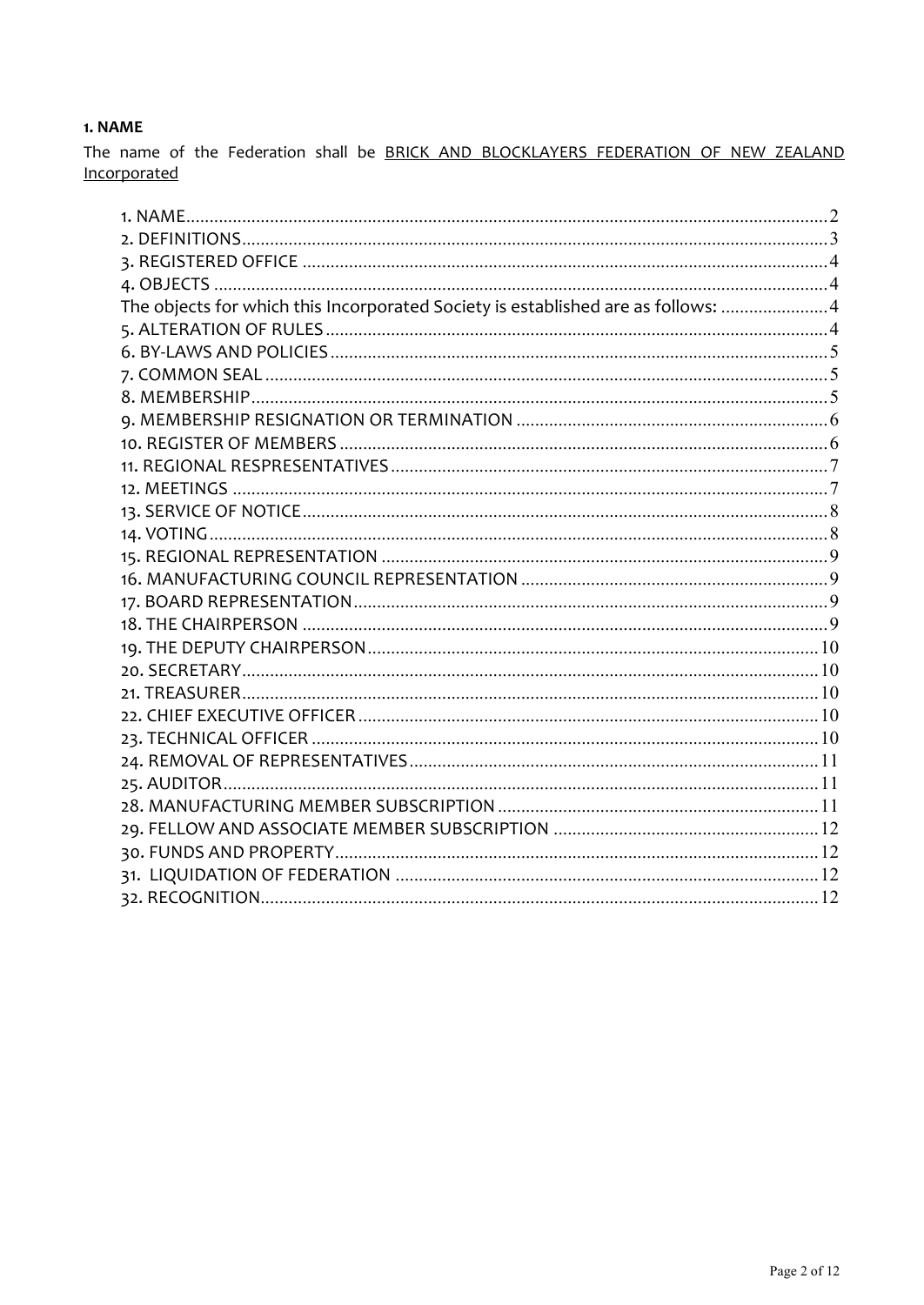# **2. DEFINITIONS**

In these Rules, except where a different intention is stated:

"Federation" shall mean Brick and Blocklayers Federation of New Zealand Incorporated herein referred to as Master Brick & Blocklayers

"Trade" shall mean the Masonry Trade incorporating Clay, Concrete and Stone Manufactured products and including any other products usually handled by a Brick and or Blocklayers.

"Resolution" means a decision made on behalf of the Federation in accordance with the Federation voting rules as described in section 14.

"Surplus assets" means assets the Federation still holds during liquidation once all liabilities and expenses, including those related to the liquidation, are paid.

"Trade member" means a company that undertakes Masonry works as its primary trade.

"Regions" shall mean the region that a trade member nominates as their primary region of operation as per Section 11. Territorial and regional maps from local Government New Zealand may be used to help define boundary borders.

"Regional Representative" shall mean an individual elected to represent their region as per Section 15 of these rules.

"Regional Council" shall mean the nominated Regional Representatives from the Regions

"Manufacturer member" means a company or organisation that manufacturers or distributes Clay, Concrete and/or Stone products and includes any other products usually handled by a Brick and or Blocklayer.

"Masonry Product Support member" means a company that either distributes (but does not manufacture or import) masonry units or provides masonry accessories such as block fill, brick ties, additives and other masonry consumables.

"Associate member" means a company or individual that sells brick or blocklaying tools, health and safety gear or masonry veneer/concrete structural masonry building systems

"Member "or Members means a Member or Members of the Federation including a: Trade member; Apprentice member; Manufacturer member or Associate member.

"Board" means the Committee of Management of the Federation as described in section 17.

"Manufacturing Council" means a nominated representative from each Manufacturing member as described in section 16.

"Councils" mean the combined members of the Trade and Manufacturing Councils.

"Chairperson" is as described in section 18.

"Secretary" is as described in section 20.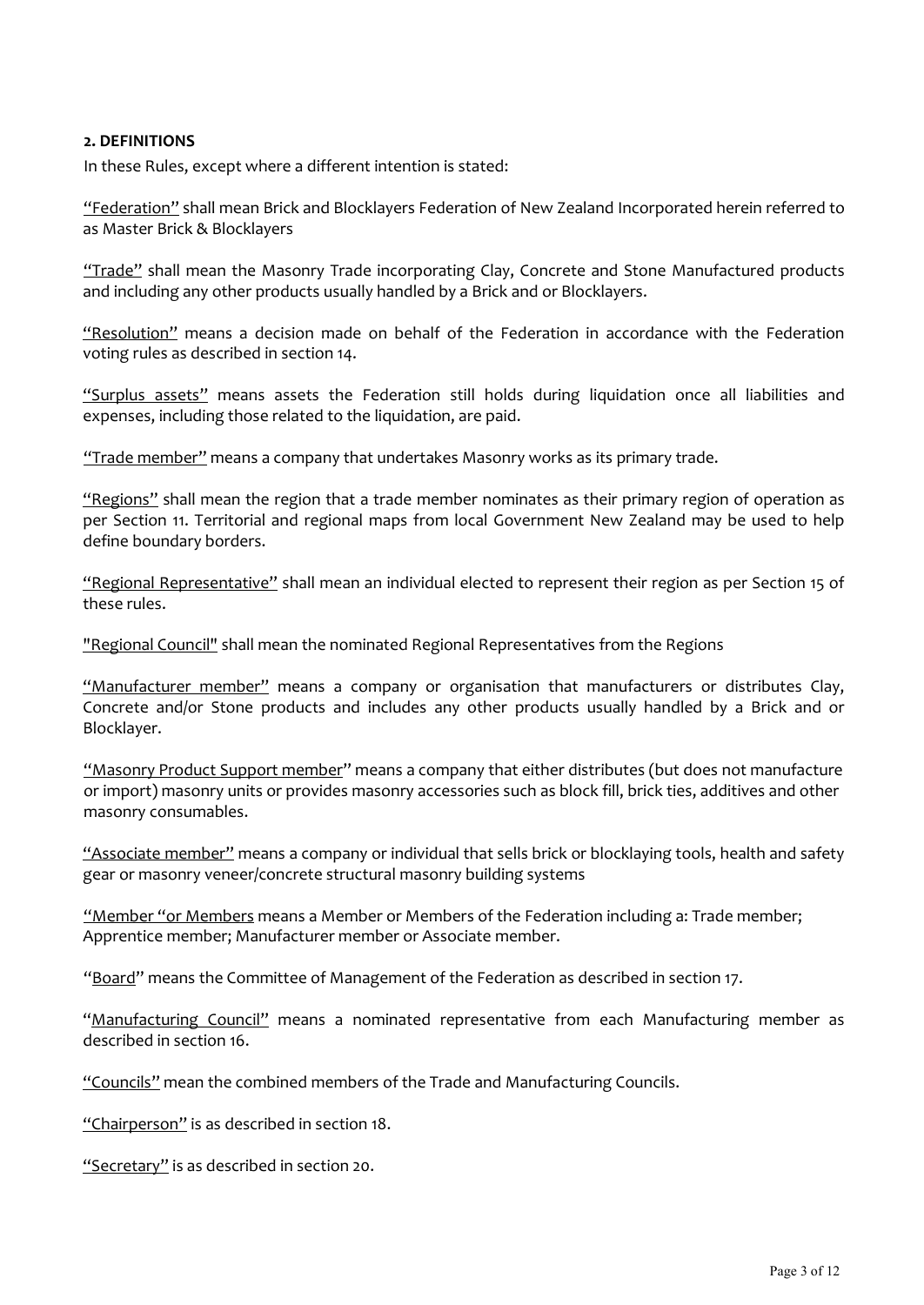"Treasurer" is as described in section 21.

"Chief Executive" is as described in section 22.

"Technical officer" is as described in section 23.

# **3. REGISTERED OFFICE**

The registered office of the Federation shall be at such place as the Board may from time to time determine.

# **4. OBJECTS**

The objects for which this Incorporated Society is established are as follows:

- a. To encourage, promote and protect the Trade in New Zealand and to watch over and protect the general interests of the Members;
- b. To encourage a high standard of workmanship, quality and service in the Masonry trades and to promote professional relationships with clients and others within the construction sector, including other Members;
- c. To provide members with information on regulatory, industry or environmental changes that may affect them;
- d. To promote, identify or provide a high standard of training within the Trade that is relevant to members;
- e. To develop relationships with other Trade organisations within the Construction sector for the benefit of Members;
- f. To act as a watchdog for the Trade to ensure the maintenance of good Trade practices;
- g. To identify and develop common resources that assist members run compliant and successful businesses;
- h. To monitor member's performance and identify individual training needs;
- i. To report on industry performance for the purpose of identifying training needs or process solutions;
- j. To promote or oppose legislation, regulation, by-laws or other measures affecting the Trade, or for the benefit of Members;
- k. To borrow or raise money from time to time with or without security for the purpose of the Federation;
- l. To provide to the Public a list of Members;
- m. To undertake any activity required to obtain the Objects or to promote any other activity not repugnant to the Objects that will benefit Members.

# **5. ALTERATION OF RULES**

- a. These Rules may be altered, either wholly or in part, by either a resolution passed by a two-thirds majority of those present at a General Meeting; or voting via electronic means provided that:
	- i. 20 working days written notice has been given to the Secretary of the intention to amend the Rules; and
	- ii. The notice has been forwarded as soon as practicably possible to the Members
- b. A notice to alter the Rules must be received by the Secretary at least 20 working days before the intended vote and must include:
	- i. A statement clearly identifying it as an Alteration of Rules notice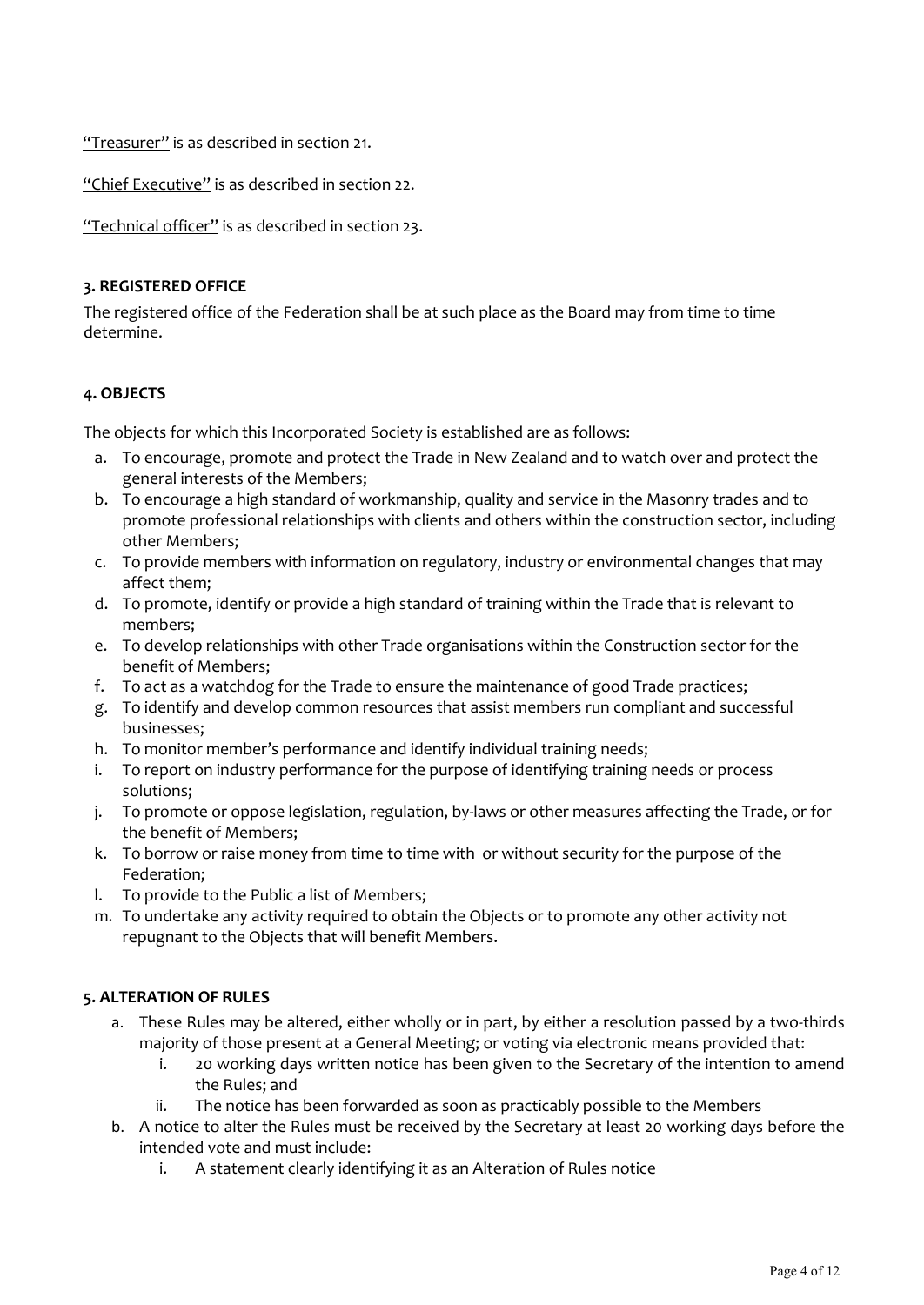- i. The name(s) of the Member submitting the alteration; and
- ii. The date and method the notice was served on the Secretary; and
- iii. The proposed alteration, addition or rescission; and
- iv. A statement advising of the purpose or benefit of the proposed change;
- c. The Secretary must, as soon as practicably possible, forward the notice to all Members and advise of the forum and date for voting.
- d. These rules may be altered by a Resolution passed by a majority of 61% Regional Representatives or Manufacturing Council representatives present at a General Meeting or via electronic voting.
- e. Sections 12(d) and 15 may also be altered via electronic voting by Regional Representatives members only.
- f. Sections 12(e), 16 and 29 may also be altered via electronic voting by the Manufacturers Council.
- g. Sections 3, 6, 7, 9, 10, 12, 20, 21, 22 & 23 may also be altered via electronic voting by the Board or at a Board meeting.
- h. In accordance with the provisions of the Incorporated Societies Act 1908 any change to the Rules must be filed with the Registrar of Incorporated Societies.

# **6. BY-LAWS AND POLICIES**

- a. The Federation may from time to time by Resolution at a General Meeting make, amend or rescind by-laws that are binding on Members provided that they are not inconsistent with these Rules.
- b. The Board may also make, in consultation with the Councils, make, amend or rescind any policy for the internal management of the Federation such as the reimbursement of reasonable expenses by Board or Council members.
- c. By-law and policy documents should be available to Members.

# **7. COMMON SEAL**

- a. The Common Seal of the Federation is a requirement as an Incorporated Societies and the Chairperson shall be responsible for the safe custody and control of it.
- b. The Common Seal of the Federation shall be affixed subject to any Federation policy or by-law.

# **8. MEMBERSHIP**

- a. Any company who undertakes Masonry work as their primary business may apply to be a Trade Member of the Federation
- b. Any individual who is employed by a trade member shall be entitled to be registered as an Employee member
- c. Any individual or company that manufactures or imports Concrete, Clay or Stone masonry units may apply to be a 'Manufacturing Member'
- d. Any individual or company that either distributes (but does not manufacture or import) masonry units or provides masonry accessories such as block fill, brick ties, additives and other masonry consumables may apply to be a Product Support Member
- e. Any individual or company that sells brick or blocklaying tools, health and safety gear or masonry veneer/concrete structural masonry building systems
- f. All applications for membership must be:
	- i. Made in writing to the Secretary;
	- ii. Inclusive of any entrance fee that may be set by the Board;
	- iii. Considered by the Board with the knowledge that the Board may decline any application for membership without being required to state a reason.
- g. Any individual who is a paid up Trade Member of an Association Member is automatically deemed to be a Member.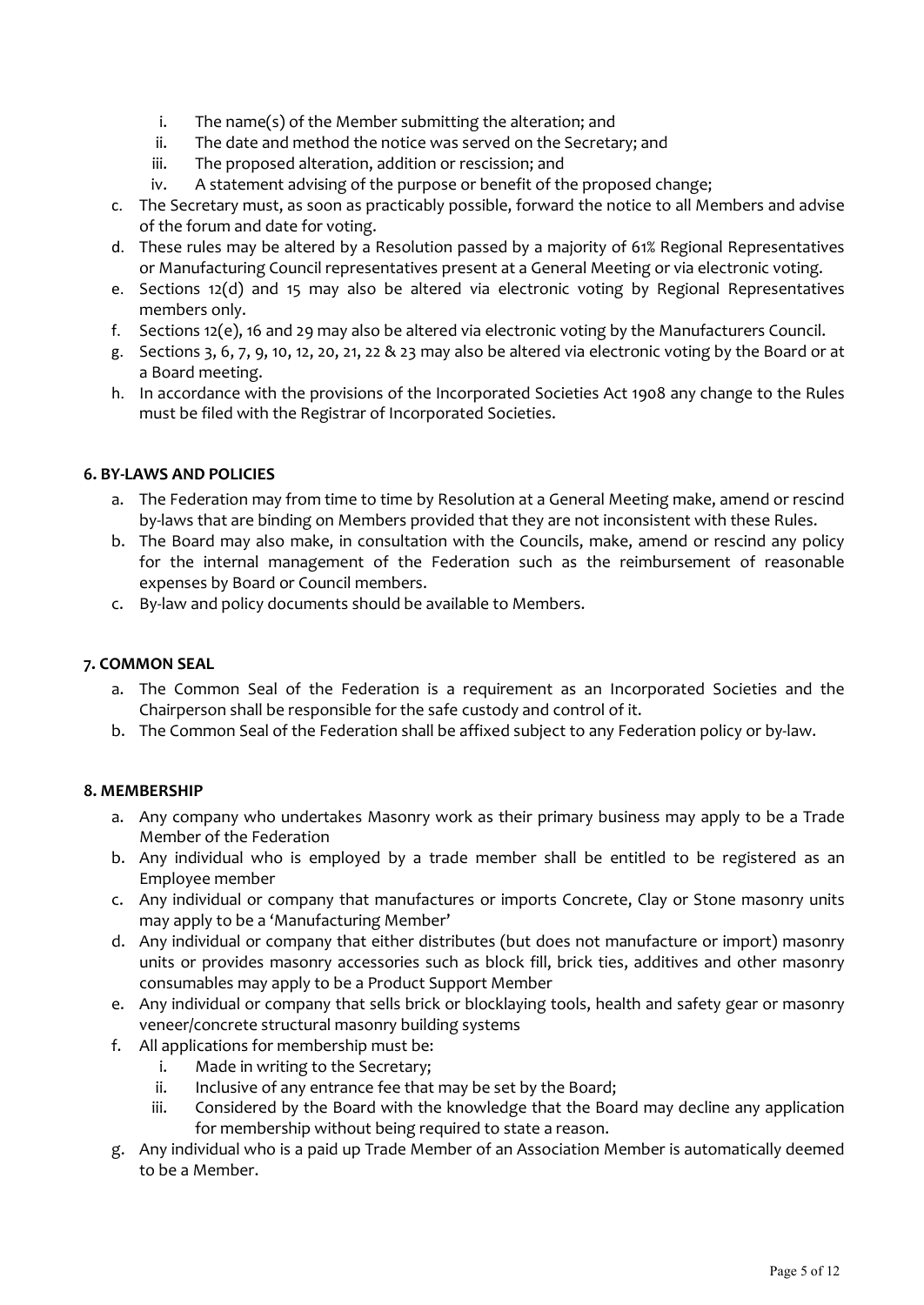h. All members shall be entered in the Register of Members.

# **9. MEMBERSHIP RESIGNATION OR TERMINATION**

- a. Any Member wishing to resign from the Federation shall give **one** months' notice in writing to the Secretary to that effect and shall pay all subscriptions and levies due up to the date of such notice.
- b. The Board may terminate a Member if:
	- i. Their subscription is six months or more in arrears; or
	- ii. They have caused or undertaken any action or inaction that may bring the Federation or Trade into disrepute;
- c. The Board may withhold, suspend or cancel a Trade member membership if:
	- i. If their subscription is six months or more in arrears; or
	- ii. It believes that they have caused or undertaken any action or inaction that may bring the Federation or Trade into disrepute; or
	- iii. It considers that such action is in the best interest of public safety.

Any Member who has resigned or been removed from the Federation must return any Federation property immediately and must forward to the Secretary or destroy any documents, papers, pamphlets, advertising or training material that either contains the Federation logo or has been developed with information or funding provided by the Federation.

## **10. REGISTER OF MEMBERS**

- a. The Federation is required to hold the following information and must be notified within 10 days of when changes occur with a membership list including:
	- i. A note outlining the change(s); and
	- ii. The members full name; and
	- iii. Their company and/or trading name (if any); and
	- iv. All contact information such as physical address; email address; website address and telephone numbers; and
	- v. Their membership type; and
	- vi. The date that they became members; and
	- vii. Their LBP status and area of practice(s) if applicable;
	- viii. A list of employees and their email address and phone number (if appropriate)
- b. The Federation has the right to use membership lists for promotional materials or communication with association's members.
- c. Member information contained in a. ii, iii & iv may be displayed on the Incorporated Societies and or Brick & Blocklayers Federation (Master Brick & Blocklayers or similar organisations) website
- d. The Federation will publish on its website a list of Trade members and will include:
	- i. The Trade members full name; and
	- ii. Their company and trading name (if any); and
	- iii. Their email address and mobile and/or business telephone number
- e. The Federation will publish on its website a list of Manufacturing members and their logos.
- f. The Federation may remove a Trade Member details from any Website list described in 10a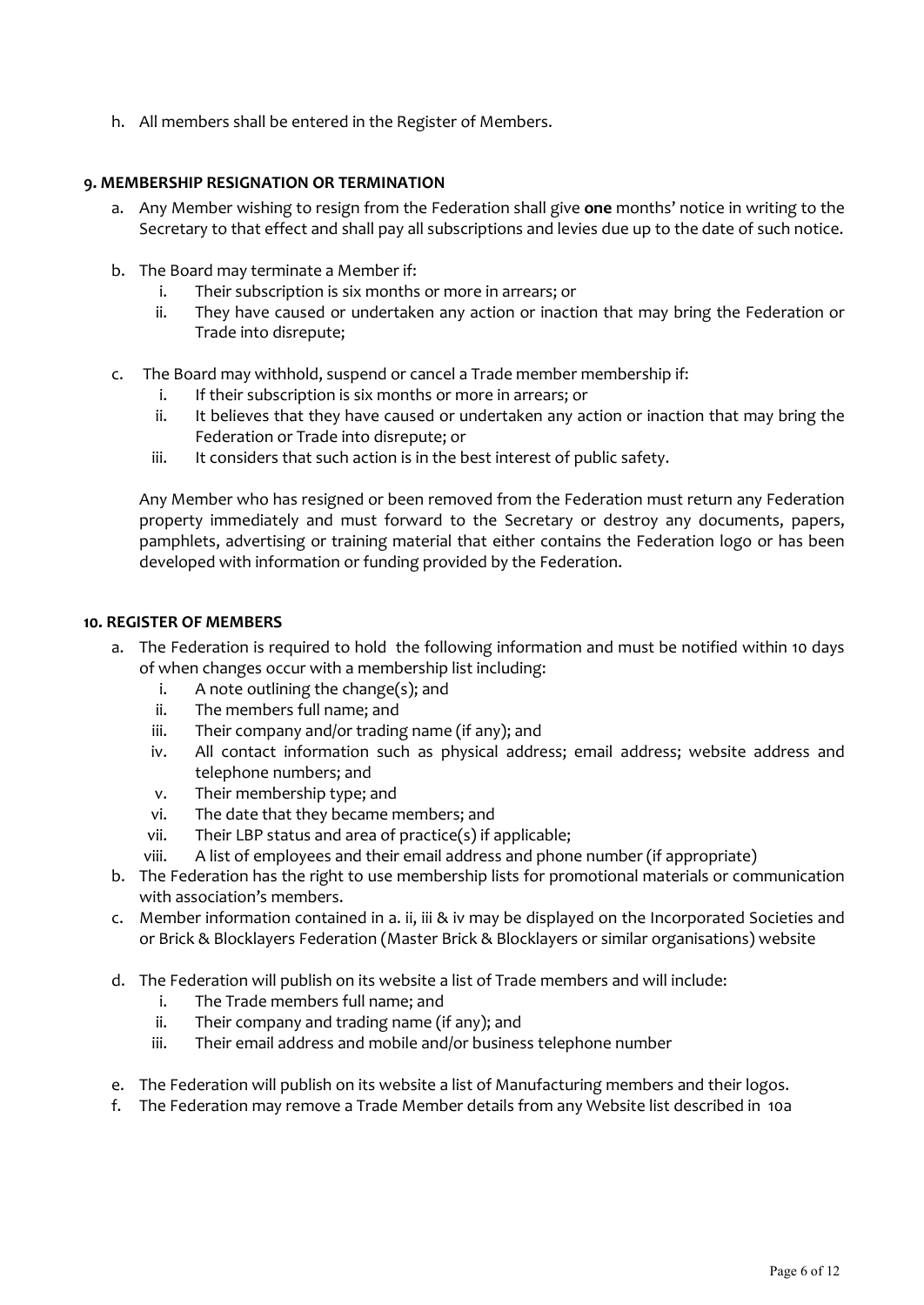# **11. REGIONAL RESPRESENTATIVES**

Every second year Trade Members shall elect one representative from each region as Regional Representative to the Regional Council. The Regions shall be:

| Northland,                                      | Auckland,           | Waikato,               |
|-------------------------------------------------|---------------------|------------------------|
| Bay of Plenty,                                  | Taranaki,           | Gisborne / Hawkes Bay, |
| Manawatu,                                       | Kapiti / Horowhenua | Wellington,            |
| Tasman / Marlborough,                           | Canterbury,         | Sth Canterbury,        |
| Coastal Otago (Oamaru / Dunedin), Central Otago |                     | Southland              |
|                                                 |                     |                        |

The purpose of the Regional Representative is to:

- a. Provide regional feedback from members events or local issues
- b. To act on behalf of the Federation in their region as required
- c. To get feedback from and vote on behalf of the members in their area
- d. Provide input into the development of the Master Brick & Blocklayers strategic and business plan
- e. To provide technical support and assistance to Master Brick & Blocklayers
- f. To appoint representatives to the Master Brick & Blocklayers Board

#### **12. MEETINGS**

- a. Annual General Meeting
	- a. An Annual General Meeting (AGM) shall be held yearly, within six months after the end of the financial year. The date shall be set by the Board.
	- b. The Secretary shall give all members no less than 20 working days' notice of the AGM date.
	- c. The AGM shall be held for the following purposes:
		- i. To receive from the Board a report and audited balance sheet and statement of accounts for the preceding year;
		- ii. To consider and conduct such other business as may properly be brought forward;
		- iii. To appoint a Board;
		- iv. To agree on the location of the next AGM.
	- d. The Councils may approve requests for travel and/or accommodation costs for Board members to attend the AGM.

#### b. Special General Meetings

- i. The Chairperson, two or more Board members or four or more Regional Representatives may whenever they think fit, convene a Special General Meeting of the Federation.
- ii. The Special General Meeting shall be held at the Office of the Federation or other such venue as the Board deem appropriate.
- iii. The Secretary will give Members no less than 20 working days' notice of the Special General Meeting outlining the reason for the Special General Meeting.

## c. Board Meetings

- i. Board meetings may be called at any time by the Chairperson or on the request of two or more Board members.
- ii. The Board may conduct meetings by way of telephone conference or conferences held by other electronic means.
- iii. The Secretary will attempt to give Board members no less than 20 working days' notice of a Board meeting to be held in person unless the Board agrees to waive this notice period.
- iv. All reasonable costs associated with Board meetings shall be met by the Federation.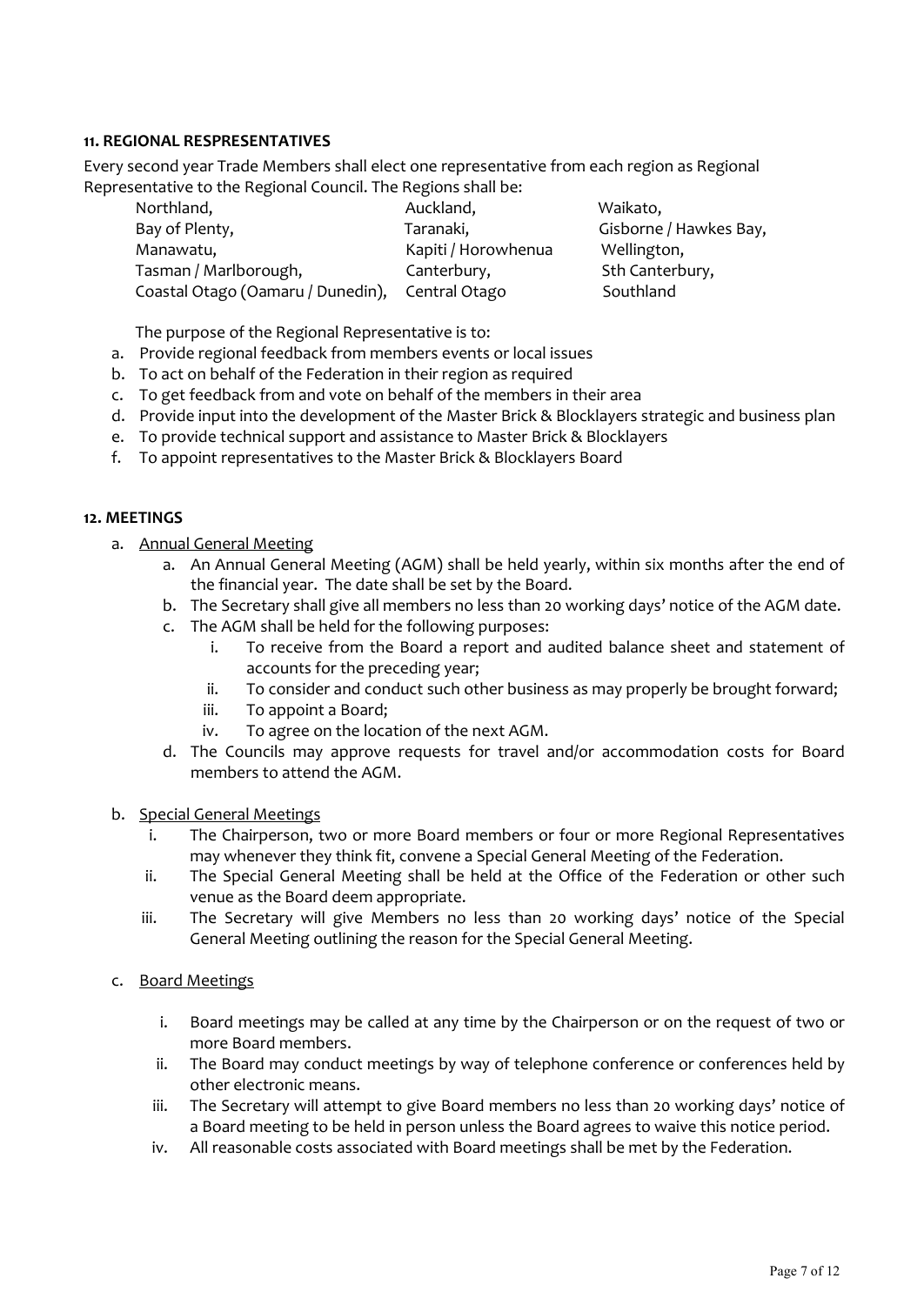# d. Regional Council Meetings

- i. Regional Representatives meetings may be called at any time by the Chairperson or on the request of four or more Regional Representative members.
- ii. The Council may conduct meetings by way of telephone conference or conferences held by other electronic means.
- iii. The Secretary will attempt to give Regional Representatives no less than 20 working days' notice of a meeting unless the Regional Representatives agree to waive the notice period.
- e. Manufacturer Meetings
	- i. The Chairperson and Chief Executive will attend all Manufacturer Meetings but will have no voting rights.
	- ii. Manufacturer Meetings may be called at any time by the Chairperson or four or more Manufacturing members.
	- iii. The Secretary will attempt to give Manufacturing members no less than 20 working days' notice of a Manufacturer member meeting unless the Manufacturer members agree to waive the notice period.
	- iv. A Manufacturing member may make a request to the Chairperson for the presence of a specialist advisor to attend the Manufacturer member meeting to provide specialist information. The special advisor has no voting rights.

# **13. SERVICE OF NOTICE**

- a. A written notice will be served on a member at the last known email and/or postal address known to the Federation;
- b. A written notice is deemed to have been served on a Member or Trade Member:
	- i. Immediately if sent electronically including fax; or
		- ii. Within 3 working days if sent via post.

#### **14. VOTING**

- a. At the AGM or Special Meeting of the Federation every Association member shall be entitled to one vote.
- b. At any Federation meeting, 51 percent or greater of all persons voting constitute a quorum**.**
- c. Every question submitted at a General or Special Meeting shall be decided on the voices unless a show of hands is requested by any Board member.
- d. If voices or a show of hands does not show a clear Resolution then a ballot may be requested by any Board member.
- e. Other Federation business may be conducted while a ballot is being arranged. This may occur in electronic form after the AGM if required.
- f. At any Board or Trade Council meeting where the voting is 'tied' the Chairperson shall have the casting vote.
- g. At any Manufacturers Council meeting where the vote is tied, the matter should be opened up to the Manufactures Council for discussion and input and a second vote undertaken.
- h. If a second vote at a Manufacturers Council meeting is tied then the Chairperson can be asked by a Resolution at that meeting to cast a vote.
- i. At any Federation meeting where a clear Resolution has been carried or not carried an entry to that effect in the Minutes of that meeting shall be conclusive evidence of the outcome of the vote.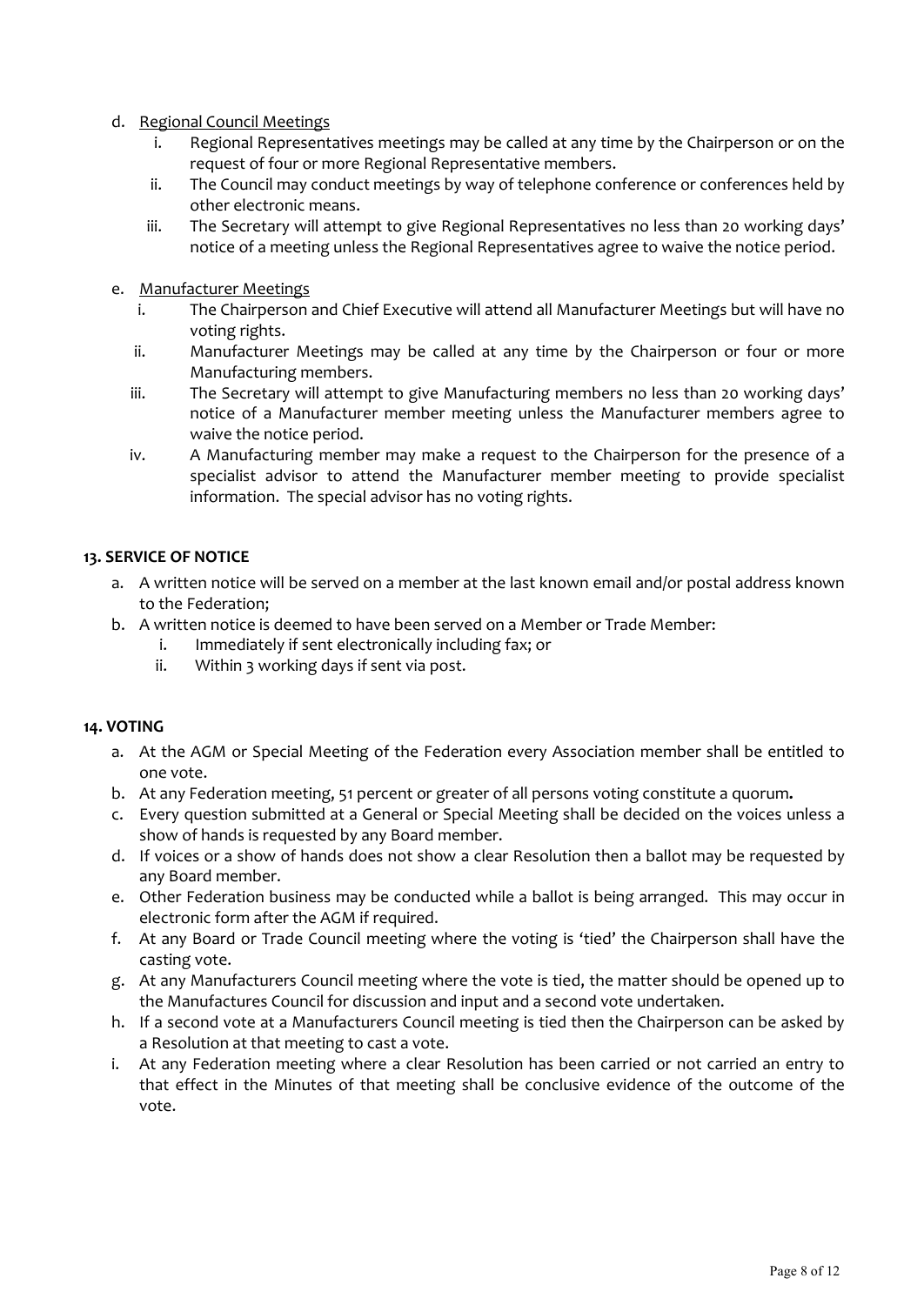# **15. REGIONAL REPRESENTATION**

- a. Each Association member shall appoint a Trade member to represent their members.
- b. Regional Representative Appointments must be made in writing to the Secretary at least twenty working days prior to the AGM to enable the Regional Representatives to consider Board representation prior to the AGM.
- c. Regional Representation appointments are for minimum of two years and a maximum of six years.
- d. Regional Representation may be extended for more than six years with the agreement of the majority of members at the AGM.

# **16. MANUFACTURING COUNCIL REPRESENTATION**

- a. Each Manufacturing member shall appoint an individual to represent their company on a Manufacturers Council.
- b. Manufacturing Council appointments must be made in writing to the Secretary at twenty working days prior to the AGM to enable the Manufacturing Council to consider Board representation prior to the AGM.
- c. Manufacturing Council appointments are for a minimum of one year and a maximum of six years.
- d. Manufacturing Council representatives may be extended for more than six years with the agreement of the majority of members at the AGM.

# **17. BOARD REPRESENTATION**

- a. Every second year, at the AGM, the Regional Council shall elect five tradesperson representatives to the Board (which must include at least one North Island and one South Island delegate).
- b. Every year, at the AGM, the Manufacturing Council may elect two manufacturing representatives to the Board.
- c. Board appointments are for a minimum of two years and a maximum of six years.
- d. Board representation may be extended for more than six years with the agreement of the majority of members at the AGM.
- e. Every second year, the Regional Council shall meet directly after the AGM to elect a Chairperson.
- f. Chairperson appointments are for a minimum of two years and a maximum of five years.
- g. At the first Board meeting after the AGM, the Board shall appoint a Treasurer and a Secretary.
- h. The Board shall have the power to appoint a member to fill any casual vacancy until the next AGM where either the Council or the Manufacturing members shall elect a replacement.
- i. The Board shall have the power to appoint a Chief Executive Officer, provided that the individual is not a Member, on terms and conditions (including remuneration) as the Board see fit.
- j. The Board shall have the power to appoint a Technical Officer as necessary.
- k. The Board may invite any individual as they see fit to attend a Board meeting to provide information and/or advice. This individual has no voting rights.

#### **18. THE CHAIRPERSON**

- a. The Chairperson must be a Trade member.
- b. The Chairperson shall preside at all General, Special, Council or Board meetings of the Federation.
- c. The Chairperson may call any meeting as they see fit.
- d. The Chairperson shall have a deliberate and a casting vote.
- e. The Chairperson may nominate a Deputy Chairperson to act in their absence.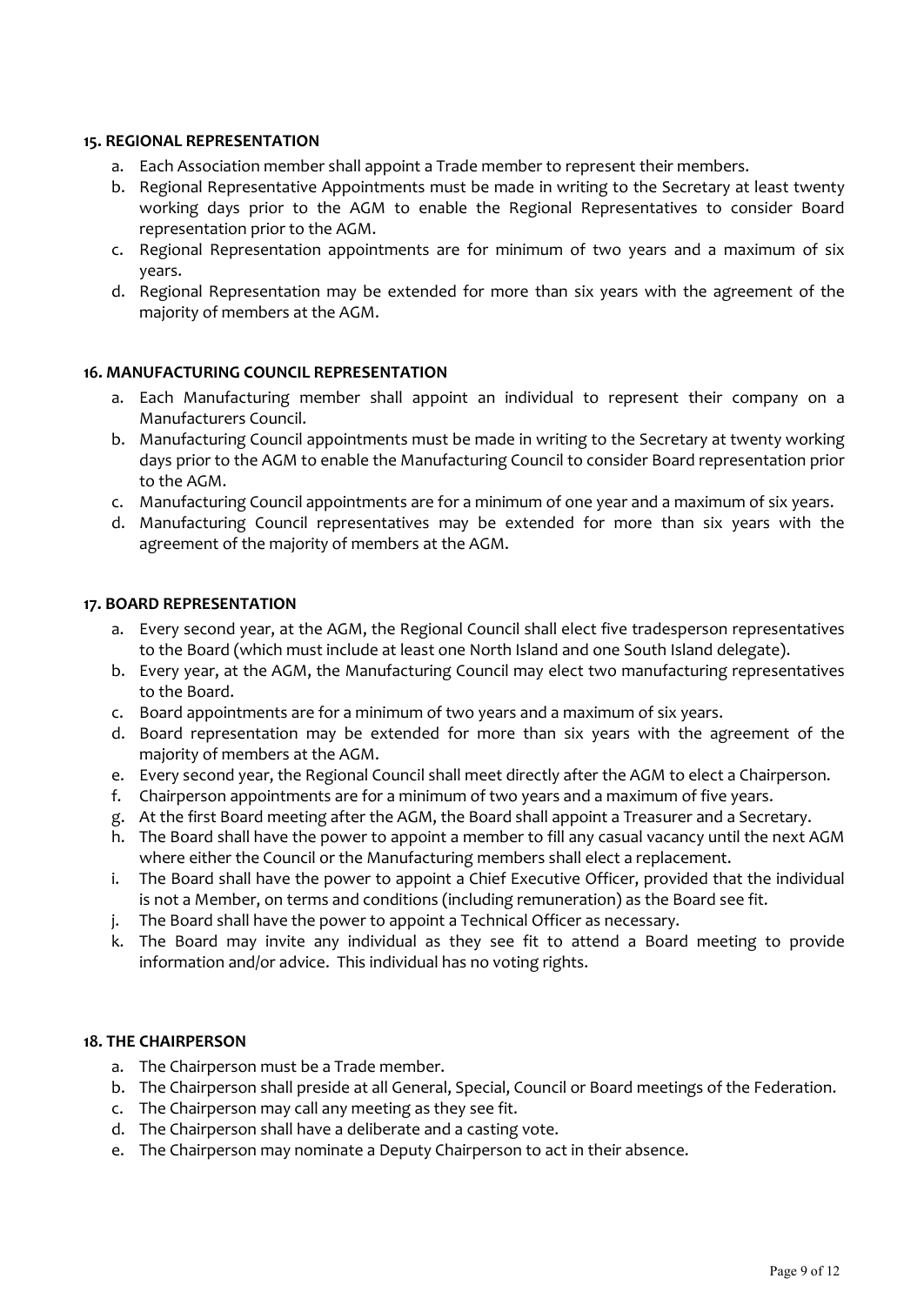# **19. THE DEPUTY CHAIRPERSON**

a. In the absence of the Chairperson, the Deputy Chairperson shall act in their place. While so acting, they may exercise all powers and perform all duties of the Chairperson – with the exception of the voting rights.

#### **20. SECRETARY**

- a. The role of the Secretary can be filled by either an unpaid Member or as a function of the Chief Executive Officer.
- b. The Secretary has no voting rights other than those they may have if they are also a Trade member.
- c. It is the duty of the Secretary, under the direction of the Board to:
	- i. Conduct the correspondence of the Federation;
	- ii. Attend all General and Special meetings;
	- iii. Ensure minutes from the meeting are recorded and distributed.
- d. A Secretary can be suspended from their duties by the Chairperson and removed from the role by the Board in accordance with their employment agreement if applicable.

## **21. TREASURER**

- a. The role of the Treasurer can be filled by either an unpaid Member or as a function of the Chief Executive Officer.
- b. The Treasurer has no voting rights other than those they may have if they are also a Trade member.
- c. It is the duty of the Treasurer, under the direction of the Board to:
	- i. Receive all monies and confirm a true and correct account of the receipts and expenditure of the Federation; and
	- ii. Approve expenditure in accordance with any Federation bylaw or policy; and
	- iii. Ensure that a correct balance sheet is prepared and provided annually.
- d. A Treasurer can be suspended from their duties by the Chairperson and removed from the role by the Board in accordance with their employment agreement if applicable.

#### **22. CHIEF EXECUTIVE OFFICER**

- a. The role of the Chief Executive Officer may be filled by either an unpaid member or an individual appointed at any time by the Board under terms and conditions agreed to by both parties.
- b. The Chief Executive has no voting rights other than those they may have had if they were also a Trade member.
- c. It is the duty of the Chief Executive to:
	- i. Develop and deliver Strategic Plans; Business Plans and operational budgets for the Board;
	- ii. Oversee the running of the Federation and ensure its compliance with NZ legislation and Federation rules.
- d. A Chief Executive can be suspended from their duties by the Chairperson and removed from the role by the Board in accordance with their employment agreement if applicable.

#### **23. TECHNICAL OFFICER**

a. The role of the Technical Officer may be filled by either an unpaid member or an individual appointed at any time by the Board under terms and conditions agreed to by both parties.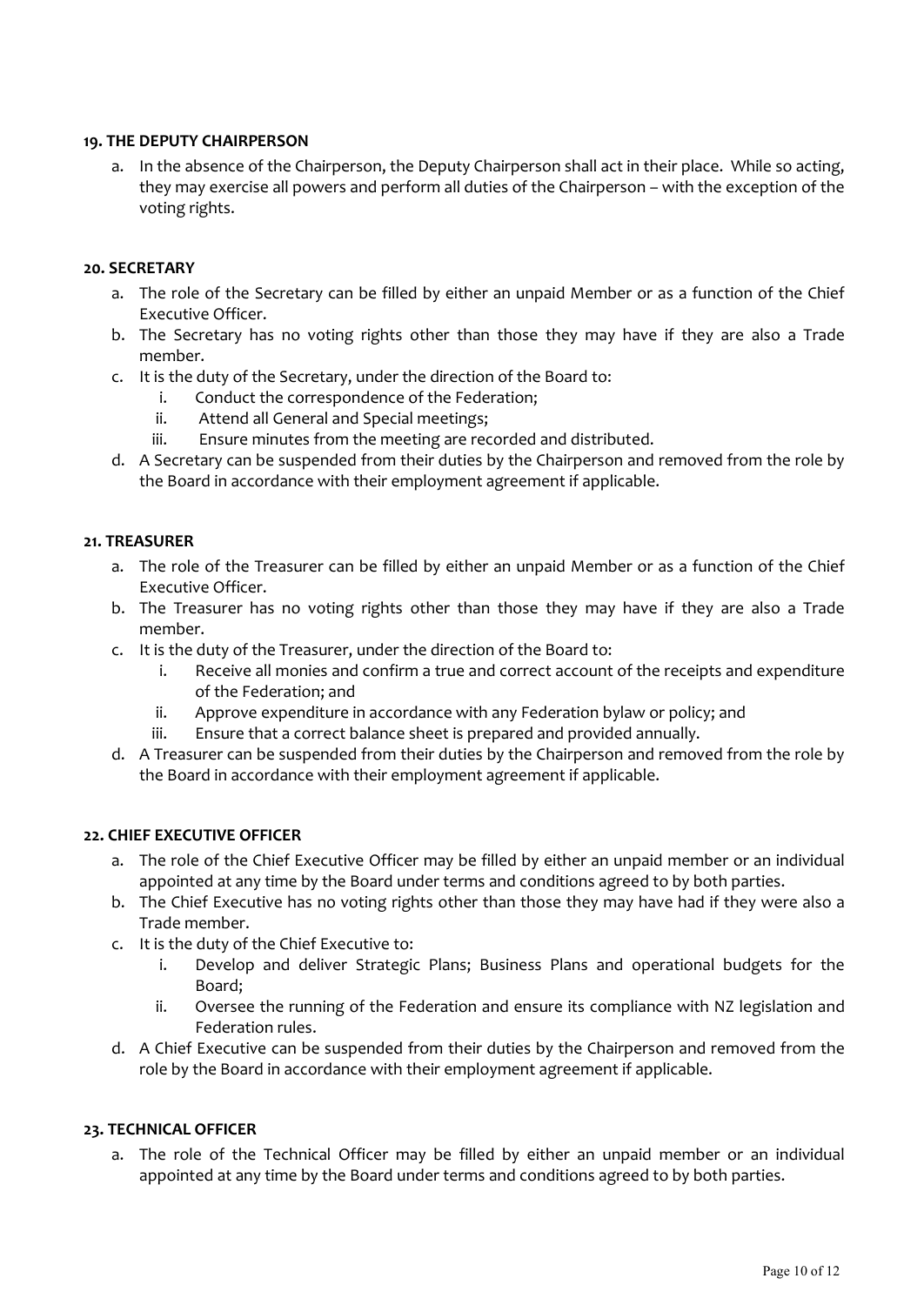- b. The Technical Officer has no voting rights other than those they may have if they were also a Trade member.
- c. It is the duty of the Technical Officer to:
	- i. Act as a specialist advisor to the Board;
	- ii. Act, upon request of the Board as a technical representative on behalf of the Federation.
- d. A Technical Officer can be suspended from their duties by the Chairperson and removed from the role by the Board in accordance with their employment agreement if applicable.

# **24. REMOVAL OF REPRESENTATIVES**

- a. Any member of a Council, Board or any individual nominated to represent the Federation on any working; industry of similar group is removed from that position if they are no longer a Member.
- b. Any member of the Board absent from three consecutive Board meetings without leave of absence or a reasonable excuse shall cease to be a Board member.
- c. Any Council or Board member may be removed from office by a resolution passed by a 3/5ths majority of members present at Special General Meeting provided that:
	- i. The Secretary has made a reasonable attempt to ensure that the Council or Board member has been advised of the Special General Meeting; and
	- ii. The Council or Board member has been notified of the reason why removal is being sought.

#### **25. AUDITOR**

The Board shall develop a policy regarding auditing.

# **26. TRADE MEMBER SUBSCRIPTION**

- The financial year of the Federation shall commence on the  $1^{st}$  July and run to the  $30^{th}$  of June the following year.
- **Trade Member annual fees will be fixed from time to time by the Federation at the AGM.**
- **Invoices will be issued in July and part thereof for new Members.**
- All figures agreed to, unless otherwise stated in the Minutes shall be exclusive of GST.

The Board have the discretion to agree to regular monthly or quarterly payment arrangements

#### **27. LEVIES**

 The Board from time to time have the Power to makes a levy on members to meet financial emergencies arising out of carrying out legitimate and essential functions in accordance with the Rules.

 A levy cannot exceed 25% of the amount of annual subscription in any one financial

#### **28. MANUFACTURING MEMBER SUBSCRIPTION**

- **a.** The financial year of the Federation shall commence on the 1<sup>st</sup> of July and run to the 30<sup>th</sup> of June of the following year.
- b. The Manufacturing Council will meet in May each year to set Manufacturing member subscriptions. At this meeting, the Chief Executive and Treasurer will provide the Manufacturing Council with a draft business plan and budget for the upcoming financial year.
- c. The Federation may approach manufacturing members at any time to seek sponsorship for extra